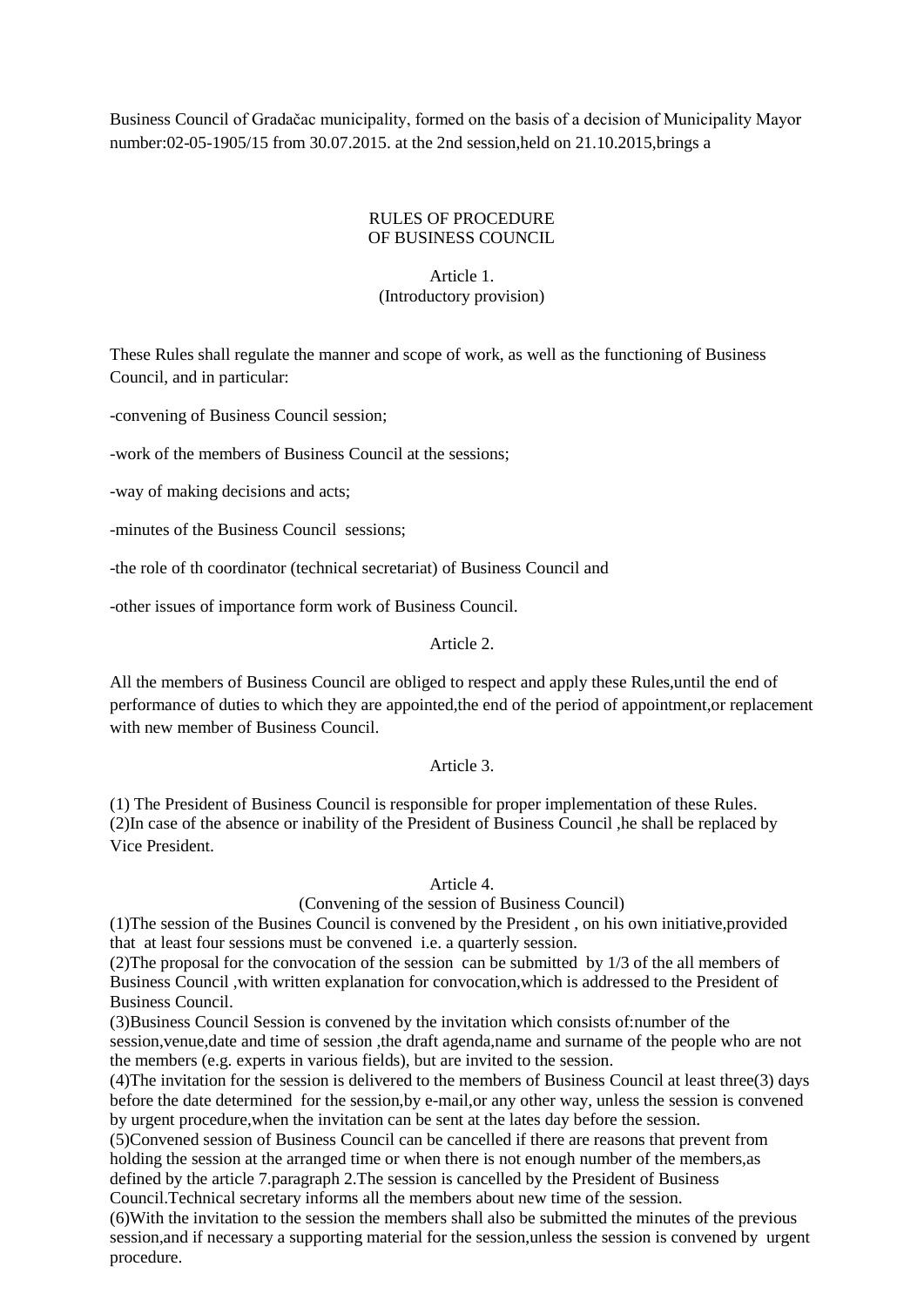(7)Agenda is prepared and proposed by the President of Business Council in cooperation with technical secretary.

## Article 5.

#### (Work of Business Council )

(1) Business Council is founded in order to establish a concrete framework for managing of local economic development of Gradačac Municipality and improvement of business environment in the Municipality.

(2)Basic activities are:

a) Regular exchange of information of public and private sector,

b) Considering significant development issues and issues of improvement of business environment and competitiveness,

c)Proposal of measures for community development and improvement of competitiveness and business environment,

d)Identification and initiative of business sector concerning higher levels of the authorities,

e)Considerig initiative for partner projects and their implementation.

#### Article 6.

(1) Business Council prepares and proposes to competent services of the Municipality,as the higher authorities:

a)Initiatives (proposals,measures,recommendations) for the improvement of business environment in the area of the municipality;

b) Initiatives (proposals,measures,recommendations) for the increase of business competitiveness that should result in the imrovement of business in the municipality.

(2)Work of Business Council is done at the sessions.

(3)The President of The Business Council presides the sessions, and in case of his absence,the sessions shall be presided by Vice-President .

(4)The President of Business Council is elected by Municplaity Mayor and Vice President is elected by the members of Business Council among all the members, with the majority of votes at the 1st constituative session, or at the next first session.

(5)Technical work of Business Council shall be done by employee of the Department for management development and energetic efficiency at the competent service of Gradačac Municipality.

## Article 7.

(1)The President of Business Council determines the number of present and absent members at the session.

(2)Business Council,which counts 15 members in total,can do and make decisions with the presence of at least 10 members,out of which 5 members must be from private and civil sector.

(3)Detailed composition of the Business Council members from paragraph (2) of this article is established by the Decision of Municipality Mayor on appointment of Business Council. Mandate of theBusiness Council members lasts two years from the appointment day.Upon the expiration of the mandate the memberscan be re-elected.

(4) Business Council can work in case there is no quorum fromparagraph (2) of this article, but then it cannot make valid decisions,recommendations,proposals and initiatives.

(5)In case that a member of Business Council does not attend 50% of the sessions during one calendar year, the President of Business Council can propose to Minicipality Mayor to appoint the other representative of popular sector.In case that the President of Business Council does not attend more than 50% of the session during one calendar yearm Municipalkity Mayor can re-elect new President. (6)Other people can also attend the sessions who are invited by the President of Business Council, without the right to vote.

## Article 8.

(1)Business Council determines the agenda at the proposal of the President of Business Council. (2)Before the agendaThe Minutes of the previous session is verified.

(3)Upon the adoption of the agenda each member of the Business Council is entitled to propose his/her amendments,with verbal explanation of the proposal.

(4)Considering individual items is done by the order determined by the agenda.Issues that are on the agenda the representatives of the proposers give introductory notes,or explanations.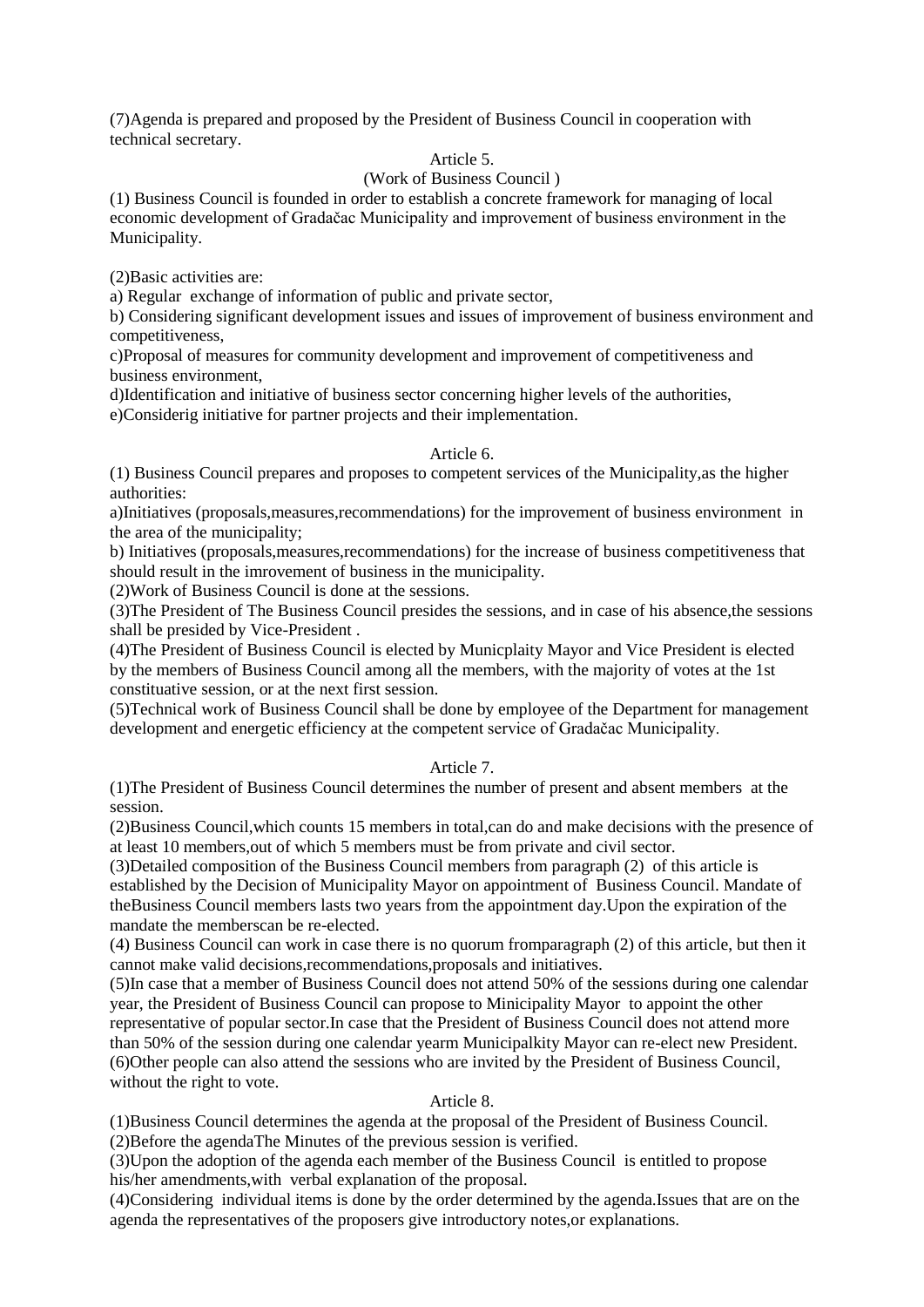(5)For the work efficiency on each item the member of Business Council is entitled to one discussion and it can be ,if necessary, limited by time,upon which Business Council separately declares. During the iscussion the members of the Business Council are obliged to adhere to the item of the agenda.

## Article 9.

(1)For the realization of the issue from its scope of work Business Council can form its permanent and temporary working bodies.

(2) The role of permanent and temporary working bodies is to professionally and responsibly consider materials which are sent by Business Council, and that in a determined period of time,send explained opinions to technical secretary.

#### Article 10.

#### (Making decisions at the sessions of Business Council)

(1) Business Council can make decisions in the form of initiatives, recommendations, opinions, proposals and conclusions.

(2)Business Council decisions are made by consensus,with the possibility of declaring on individual decisions by electronic way of communication,if the member of Business Council is not able to attend the session.In case of inability in reaching consensus then it shll be reached by two-third of votes of present Business Council members provided that a quorum is present from the article 7.

(3)Voting is public.If a member has voted by electronic way the President of Business Council is obliged to inform present members about the member's way of voting by e-mail.

(4)The President of Business Council can decide that certain issues,before voting,shall be considered previously in compatible working bodies,and subsequently Business Council, taking into account the composition of the working body,makes the appropriate decision.

#### Article 11.

#### (Minutes of the session of Business Council)

(1) The minutes of the session is conducted and it consists of:

a) order number of the session of Business Council.

b) date,time and venue,start time and end time of the session;

c) names and surnames of the present and absent people who are involved according to the invitation; d)information on approval of the minutes from the previous session;

e) agenda ( and data on eventual amendments);

f) summary of each item considered individually with the names of speakers and participants in the discussion.

g) The results of voting

h)decisions that have been made,then conclusions,proposals,initiatives,opinions and recommendations.

(2)The President can decide to enter other facts in the minutes which are important for the work of the session or for the decision making

(3)The minutes is verified by the signature of the clerk and the president of Business Council.

(4)At the request of the President ,in order to make a valid minutes, Business Council cam make a decision about the sound recordings of the session or any other part.

(5) The minutes is made at the latest in three working days' time,counting the day of holding the session of Business Council.

## Article 12.

#### (Coordinator of the work of Business Coounsel

(1) Coordinator of the Business Council is responsible for professional activities on drafting laws,under the competence of Business Council, and that the Team for verification is appointed by Municipality Mayor.

(2)All the initiatives proposed by Business Council the Coordinator of the work of Business Council shall send to Municipality Mayor and/or Municipal Council,and also to appropriate higher authorities for further treatment. Depending on the character of the initiative,they can be send to other local public organisations and institutions as well as the organisations of private and civil society for further treatment.

(3) In order to realize Initiatives from paragraph (2) of this article and in order to keep the continuity of public-private dialogue,the coordinator of the work of Business Council performs the following tasks: